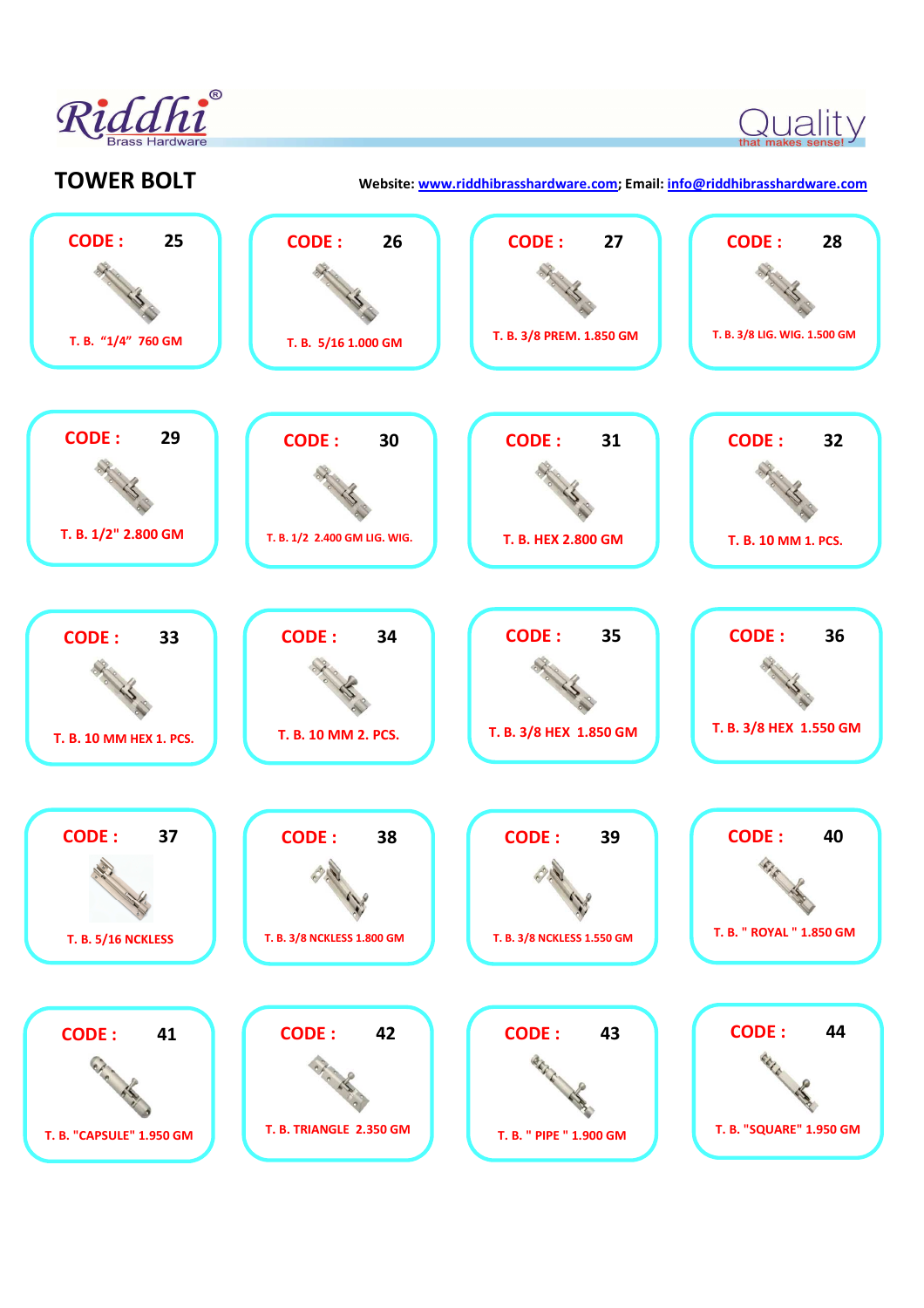

 $\bigcirc$  that makes sense!  $\bigvee$ 

 **Website: www.riddhibrasshardware.com; Email: info@riddhibrasshardware.com**